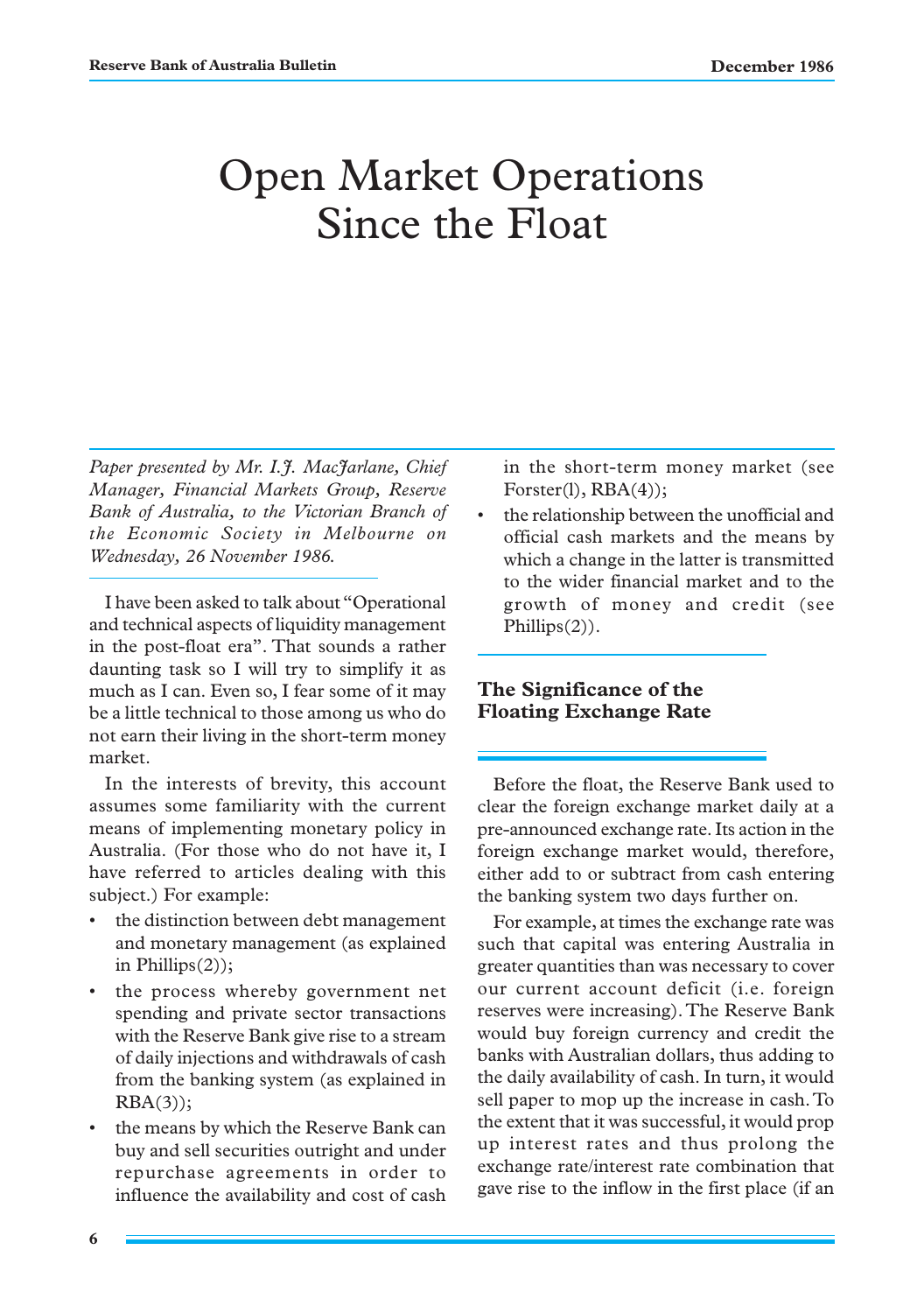attempt was made to tighten domestic conditions, it would **increase** inflow).

Without exchange rate variability, the system could quickly degenerate into the proverbial case of a dog chasing its tail. It is not surprising that, in such circumstances, there was not a high priority given to using the Bank's daily domestic market operations as a means of achieving monetary policy ends.

With the float this changed. The only foreign exchange transactions that affected the domestic availability of cash were the ones the Reserve Bank chose to do. If it chose to do none, then the whole of any external effect would be taken on the exchange rate with none on domestic cash availability. More importantly, if it was decided to conduct domestic operations in such a way as to tighten or loosen financial conditions, it would no longer be undone by induced flows across the foreign exchanges. In short, it became possible to use domestic open market operations to affect the cost and availability of cash without setting up destabilising international capital movements.

In these new circumstances, it would be expected that open market operations could become more active and more effective. It is possible to show, with the help of a few tables and graphs, that this has been the case.

#### **Volume of dealing**

The Reserve Bank now conducts its daily operations more frequently than before the float. In doing so, it absorbs, injects and re-positions larger volumes of cash than formerly.

For example, in 1985/86 the Bank dealt on 75 per cent of days compared with 55 per cent of days in 1982/83 (the last completed financial year before the float). The volume of dealing has also risen quite markedly. In 1985/86 the Bank bought a total of \$29.7 billion in its open market operations (bonds, Treasury notes and repurchase agreements) and sold \$28.4 billion. The corresponding figures for 1982/83 were less than a quarter of this amount (see Table 1). Part of the increase in volumes was due to more frequent purchases and sales of Commonwealth government securities, but part of it was also due to the use of repurchase agreements which were not introduced until 1984. These have given the Bank greatly enhanced capacity to re-position funds.

## **Table 1: Reserve Bank Open Market Operations**

|         | <b>Purchases</b> | <b>Sales</b> |
|---------|------------------|--------------|
| 1985/86 | 29.7             | 28.4         |
| 1982/83 | 6.8              | 5.3          |

#### **Variability of interest rates**

By being able to avoid periods where the supply of cash was overly plentiful or very scarce, it has been possible to avoid a lot of the variability in cash rates (the rate on overnight and call funds). Before the float, there was a lot of variability that was due to semi-random factors (such as flows across the exchanges). There was also a lot that was due to systematic factors (such as government payments and receipts) which were not offset by the Bank's market operations. There was a common saying in the money market at the time that "every day was either a 3 per cent day or a 13 per cent day."

Panel 1 of Diagram 1 shows the daily observations for official cash rates in the last three completed months before the float. Panel 2 shows the same three-monthly period two years later. The reduction in variability or volatility is quite striking. Note that there has not been a total elimination of variability but it now tends to be confined within a narrower range. The standard deviation of the daily movement in the official cash rate was 2.64 percentage points in the two years before the float. In the three years since the float it has averaged 0.86 per cent.

#### **Seasonality**

A particular form of variability in interest rates that characterised the Australian money market was the pronounced seasonal pattern. This was caused by the seasonality in cash rates which flowed through to other short-term interest rates, such as those on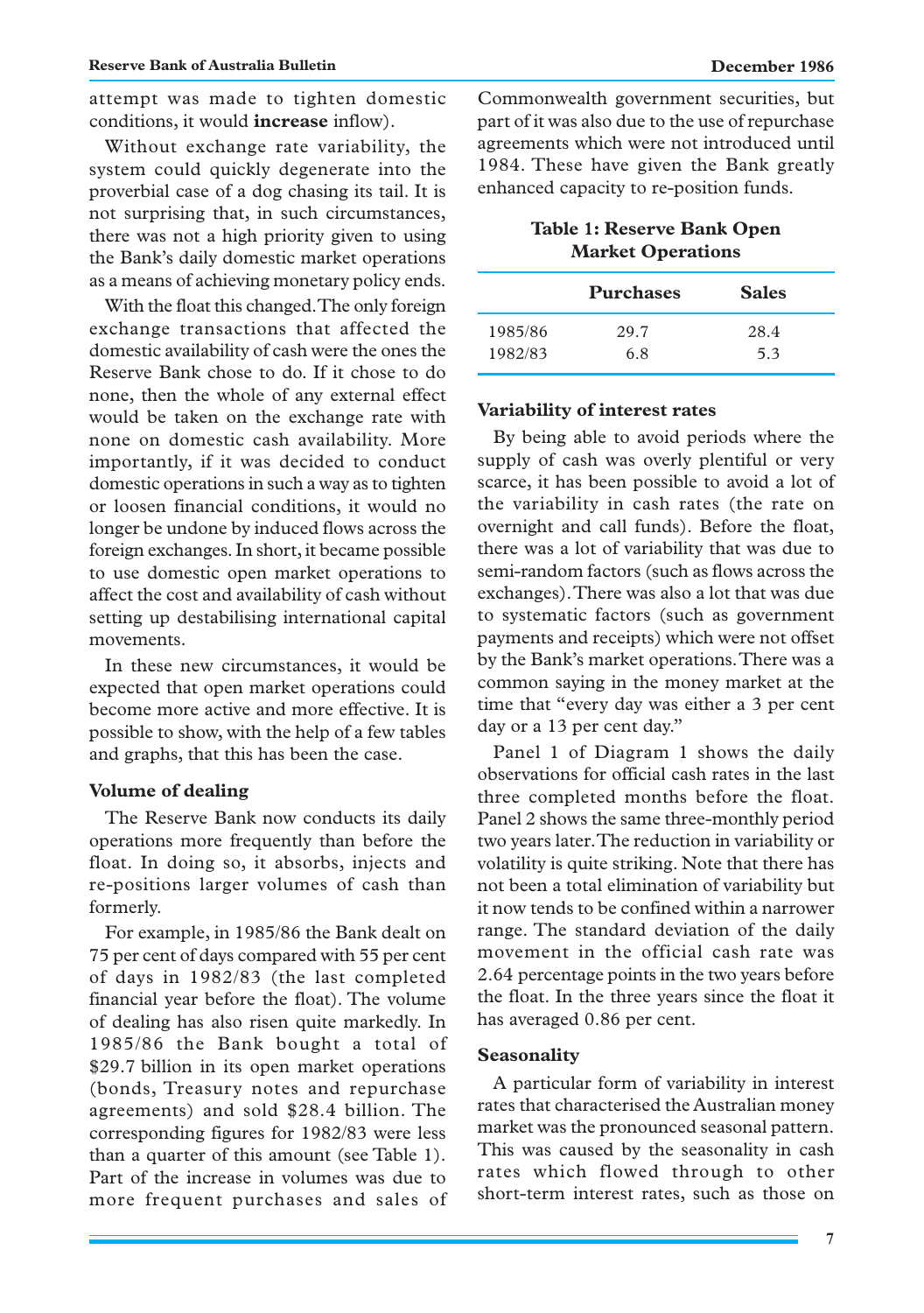

#### **Diagram 1**

commercial bills and Treasury notes. The seasonality in cash rates was due to the seasonal pattern in the government's accounts not being fully offset by the primary issue of government securities (Treasury note tenders) and the Bank's domestic market operations.

Once it became possible to pursue more active market operations and to synchronise Treasury note tenders more closely with the availability of cash, the basic reason for this seasonality in cash rates disappeared. Diagram 2 shows the change that has occurred since the float. The first panel shows the seasonal pattern in the five years to 1983/84 and the second panel shows the seasonal pattern in the last two completed financial years.

Prior to the float, the average pattern was for cash rates to decline in every month in the first half of the financial year, reaching a trough in December. They then rose in the second half of the financial year to peak in April and May. The yield on 90-day bank bills followed almost exactly the same pattern.

Since the float, there has been no tendency for cash rates (or bill rates) to fall in the first six months of the financial year. Indeed, the December observation is the highest in the first half year. In the second half of the year, there is also no tendency for rates to rise and, if anything, they have averaged a bit lower in May than in January. I admit that this is a very small sample for the second period, but if you analyse each year separately and also throw in the experience of this financial year to date, you would have to conclude that the old seasonality in cash rates has largely disappeared.



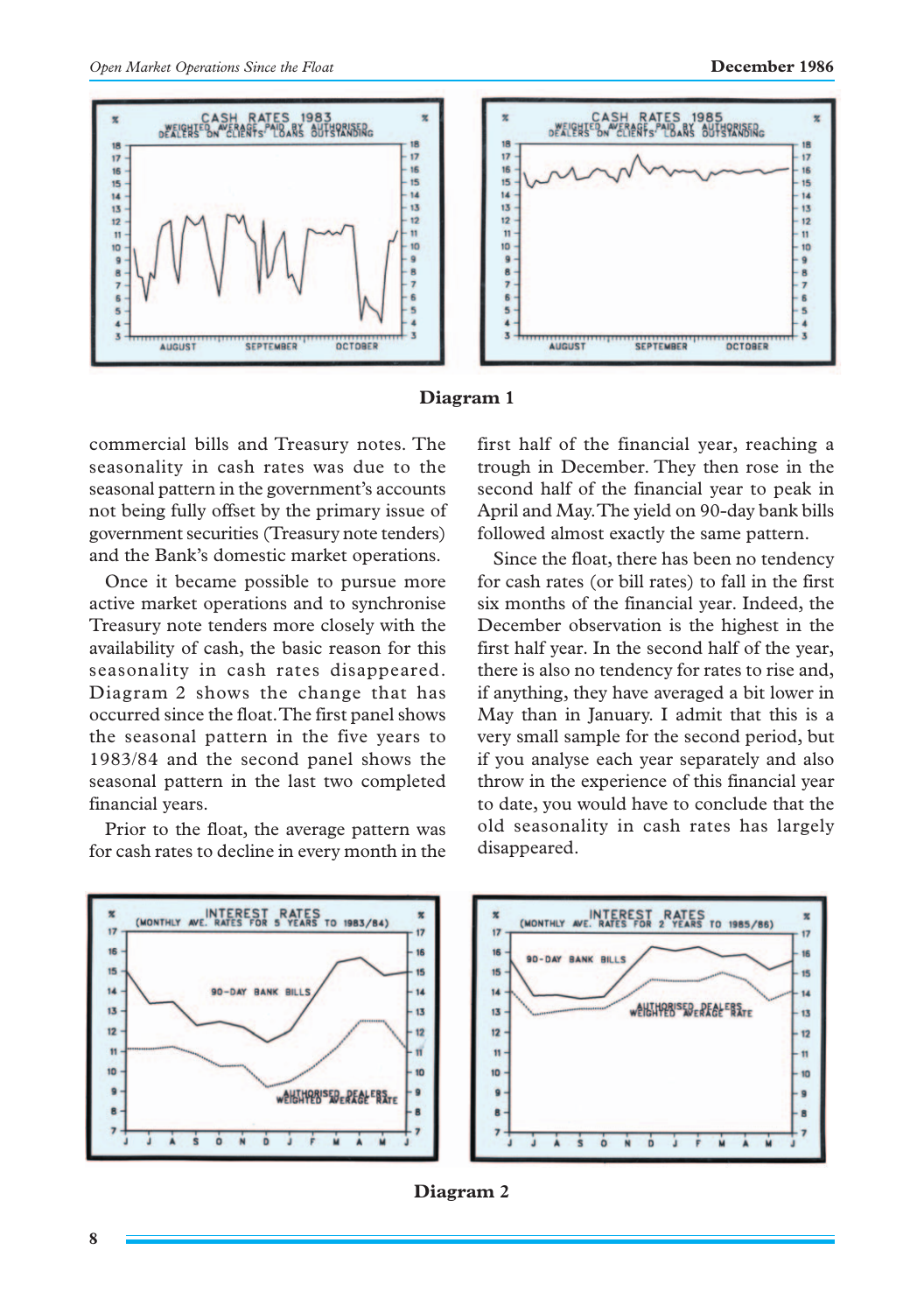# **Some Technical Factors in Reserve Bank Dealing**

## **The logic of Reserve Bank dealing**

A simple-minded view of Reserve Bank market operations is that each day it should exactly compensate for the injections or withdrawals of funds as shown in the daily cash position. In other words, if the system was up \$200 million, the Bank should sell \$200 million of securities and, if it was down \$200 million, the Bank should buy \$200 million. Some money market participants (and journalists) view this sort of behaviour as being neutral, and are inclined to regard departures from it as indicating a change in policy. I would like to take the opportunity to put this view to rest.

Diagram 3 attempts to put the relationship between the Reserve Bank's dealing and the opening cash position into perspective. On the horizontal axis, it measures the system cash position and, on the vertical axis, it measures Reserve Bank sales and purchases of securities (including under repurchase agreements). The dots on the right-hand side of the diagram show days where the opening cash position is in surplus. Not surprisingly, on most of those



**Diagram 3**

days, the Reserve Bank has been a seller. The dots on the left-hand side of the diagram show days when the system cash position has been in deficit and, on most of those occasions, the Reserve Bank was a buyer.

If the Bank had conducted its operations to offset exactly the cash entering or leaving the system, all the observations would have been on a 45 degree line running from the bottom left-hand corner to the top right-hand corner of the diagram. Clearly they are not; there is a wide degree of dispersion around this line. In fact, there are some observations that are in a different quadrant than would be indicated by the line, i.e. surplus days in which the Reserve Bank bought and deficit days in which it sold.

If we take all the days where the cash surplus was \$200 million, we can see that Reserve Bank dealing operations have varied from sales of over \$500 million (A) to purchases of \$300 million (B). Similarly, if we take all the days where the system was in deficit by \$200 million, we can see that Reserve Bank dealing operations have varied from purchases of nearly \$500 million (C) to sales of \$150 million (D).

Why would the Reserve Bank sell on a deficit day or buy on a surplus day? One explanation is that it is deliberately trying to tighten or loosen policy, but it is more likely that these actions are necessary in the normal course of smoothing liquidity conditions in the short-term money market. When a decision is taken on what dealing actions the Bank will undertake, it is taken with reference to a number of factors, only one of which is the day's system cash figure. Two other factors that are at least as important are:

- the likely cash injections or withdrawals in the following days; and
- pressures in the short-term money market as indicated by movements in cash rates.

This first point is worth emphasising. Reserve Bank dealings are just as much influenced by what is likely to happen tomorrow as they are by what is happening today. In some cases, it is the prospect over the next three or four days that is important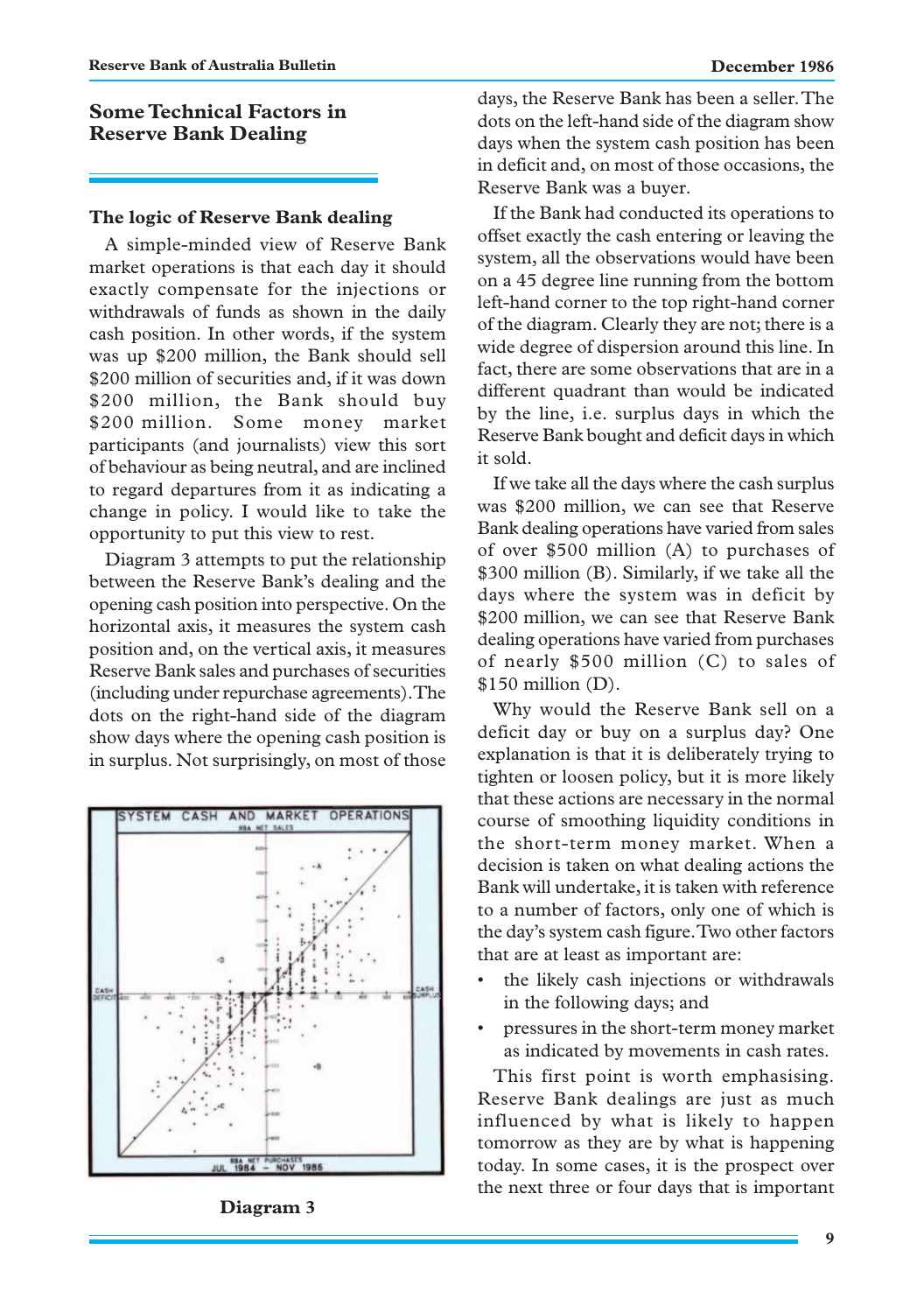not just for the next day. (In this sense, deciding on dealing operations is a bit like playing chess – you have to be able to see three or four moves ahead). I might add that the people running the Treasury divisions of banks, authorised dealers and merchant banks also have to plan their day's activities on the basis of the prospects for the coming few days rather than just on the day in question.

An example will illustrate this. If we know that there will be two or three days of heavy inflow of cash into the system, we have to ask whether the Bank can afford to wait until the cash has hit the system and then mop it up or whether it is better to act before the cash has arrived. What normally happens is that banks and other participants in the short-term money market will see that their cash position is going to become flush over the coming few days and so they will stop bidding for funds in the unofficial market and become willing to lend. Thus, in the unofficial market, conditions will ease in anticipation of the future inflows.

When the inflow arrives, if the Bank merely sells securities to match it, this will have limited effectiveness. Banks will have received the cash, lent it to authorised dealers and the Reserve Bank's sales of securities will merely ensure that the dealers acquire assets to match the increase in their loans from banks, rather than reduce their borrowing from other lenders in the unofficial market. It will keep authorised dealers bidding for funds, but it will not stop banks from becoming more cashed up, i.e. having more loans to dealers (or exchange settlement funds)<sup>1</sup>. In other words, if the Reserve Bank pursued the policy of simply waiting for the cash to hit the system, then matching it with sales of securities, it would normally fall behind the game.

Instead, it might decide to "over-sell" on the day before the expected big inflow (or "under-buy"), it might even have to do this for two or three days in a row. By over-selling it puts pressure on authorised dealers to borrow in the unofficial market and thus maintains desired firmness in financial conditions. It achieves this by encouraging the market (particularly authorised dealers) to make use of the float<sup>2</sup>, that is, to square positions on the day by effectively borrowing against the following day. Every dollar that is borrowed against the following day is a dollar reduction in the size of the opening :ash position on the following day. In other words, by "over-selling" it is possible to prevent the Following inflows from actually occurring or reduce their volume.

The same applies in reverse it there are going to be substantial withdrawals from the system. It can be much better to buy before they occur than to wait until they have occurred and try to match them with purchases. In the parlance of the short-term money market, the Reserve Bank tries to keep the amount of exchange settlement funds in the system within a reasonably narrow band. If it merely offset the system cash figure after it occurred it would lead to very big swings in the amount of exchange settlement funds in the system, i.e. the banks would sometimes be very cashed up and other times they would be very short of cash. This would lead to big swings in cash rates (as was the case before the float).

## **The evolution of the system**

The short-term money market has changed greatly over recent years. Even in the three years since the float, there have been a number of changes to the rules which have influenced its behavior. The major ones have been:

<sup>1.</sup> It is important to remember that in the Australian system, banks' cash reserves are held as loans to authorised dealers, not at the central bank (as they are in the United States). In Australia, banks' "reserves" at the Reserve Bank are always effectively at their required level. The Reserve Bank, therefore, seeks to affect banks' loans to dealers, not their reserves at the central bank. This accounts for much of the difference in language (and substance) between descriptions of the US and Australian systems.

<sup>2.</sup> Use of the "float" is an extremely important smoothing (or re-positioning) device. When an authorised dealer borrows "bank cheque" funds, the dealer can credit its account at the Reserve Bank and so square its position. The lender's bank is not debited until the following day when the cheque has gone through the overnight clearing system. Thus, the dealer gains funds today by subtracting from the following day's cash inflow (or increasing its outflow).